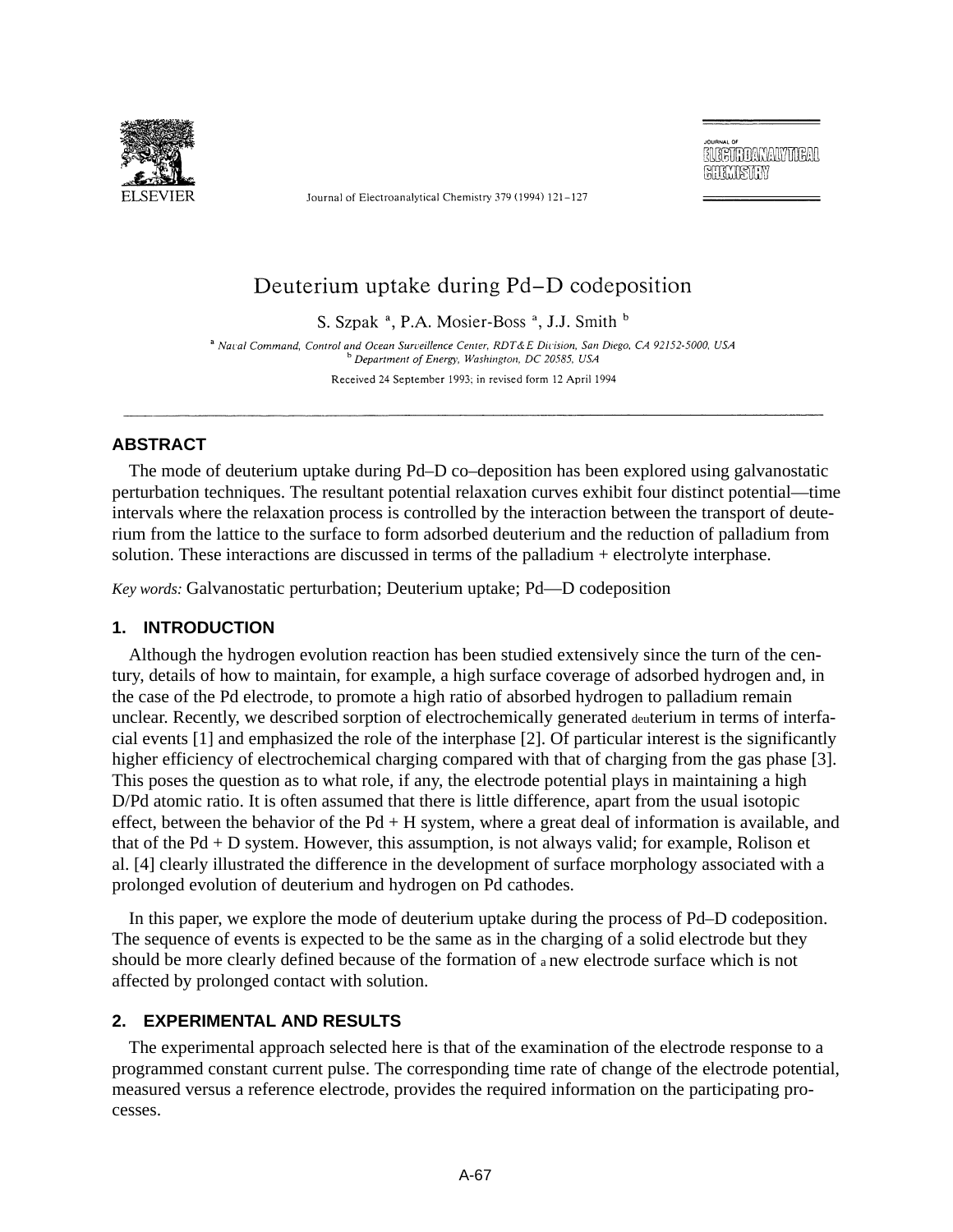### **2.1. Cell, Apparatus, Pulse Generation and Recording**

A two–compartment glass cell, separated by a fritted disk, was used. The working electrode consisted of a set of 14 Pt wires,  $0.05$  cm in diameter  $(A = 1.96 \times 10^{-3} \text{ cm}^2)$ , embedded in an acrylic block and separately connected through a switching arrangement to a controlled power source. The Pt wire electrodes were separated from each other by a distance of 3 mm and were arranged in two rows 8.5 mm apart. The counter–electrode and reference electrode were respectively a Pt mesh and Ag | AgCl in saturated KCl dissolved in D<sub>2</sub>O. An unstirred D<sub>2</sub>O solution, 0.05 M in PdCl<sub>2</sub> and 0.3 M in LiCl, served as the electrolyte. Current pulses were generated by a computer–driven potentiostat (PAR model 173) with a 276 IEEE computer interface.

#### **2.2. Charging Curves and Potential Relaxation**

A summary of the electrode potential response  $\Phi(t)$  to the perturbation in the form of a constant current density pulse *j* and the return to equilibrium condition is shown in Fig. 1. Typically, on charging, four distinct time intervals can be identified in which the  $\Phi(t)$  function differs. The first time interval,  $0 \lt t \lt t_1$ , is characterized by a rapid change in  $\Phi$  and exhibits an extremum at  $\Phi_1$ , point A. This is followed by an interval tl  $t_1 < t < t_2$ , where the electrode potential asymptotically approaches a constant value  $\Phi_2$ . In the remaining two time intervals,  $t_2 < t < t_3$  and  $t_3 < t < t_4$ , the  $\Phi(t)$  relation is almost linear but with slightly different slopes. The interphase relaxation behavior, displayed in the form of  $\Phi(t)|_{i=0}$  and  $\Phi(t)|_{i>0}$ , is shown in Fig. 1 by the broken curves a, b, c, and a', b', c' respectively. The complexity of the relaxation process increases with the current pulse duration. When the current flow is interrupted before the first plateau is reached, i.e. along the asymptotic approach, the potential relaxes in a manner resembling an exponential relation (curve a).



**Figure 1**. Idealized representation of the  $\Phi(t)$  response to a galvanostatic pulse (solid curve) and the  $\varDelta\varPhi(t)$  relaxation on current interruption at points indicated (broken curves): point A, onset of crystallization (nucleation); period  $\Delta t$  represents an asymptotic approach to a complete coverage by  $\mathsf{PdD}_\mathsf{x}$  deposit; points  $B_1, B_2, ..., B_1^*$  indicate a change in the reaction p ath. Curves a, b, c for  $\Phi(t)|_{j=0}$ ; curves a', b', c' for  $\Phi(t)|_{j>0}$ .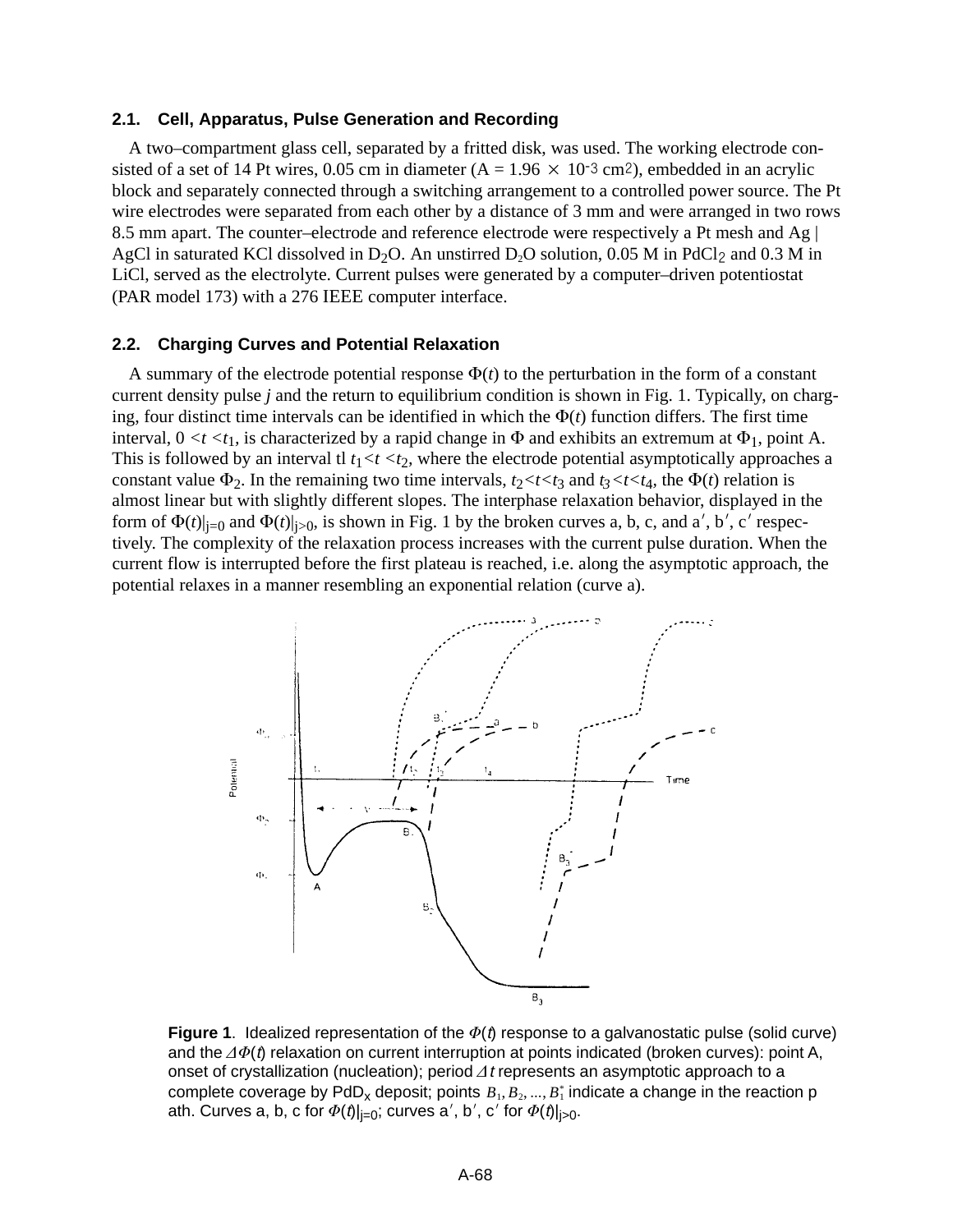Qualitatively, the shape of the  $\Phi(t)$  curve is independent of the magnitude of the applied cathodic current density pulse; the duration of the characteristic time intervals decreases almost exponentially with increases in pulse current. For example, the onset of crystallization (Fig. 1, point A) occurs at 230 ms when the current density pulse *j* is –5  $\times$  10<sup>-3</sup> A cm<sup>-2</sup> and shortens to 1.2 ms when *j* = –2  $\times$  $10^{-1}$  A cm<sup>-2</sup>. This behavior indicates that an increase in the magnitude of current density pulse leads to a compression in time which, if not accounted for, can result in a loss in resolution of the relaxation curves. Also, as in the case of charging, the potential relaxation is characterized by well–defined regions. These regions are associated with a change in the reaction path as the electrode returns to its rest potential or is forced to a new stationary state.

# **3. FACTORS AFFECTING THE SHAPE OF THE CHARGE–DECAY CURVES**

In interpreting the  $\Phi(t)$  curves in terms of the dynamics of the interphase region, we first review factors pertinent to the D–Pd codeposition process, namely reaction paths, kinetics of deuterium evolution with emphasis on the associated surface coverage, and the structure of the interphase and its simulation by an electric circuit analog.

## **3.1. Reaction Paths**

Reactions participating in the Pd–D codeposition are the reduction of  $Pd^{2+}$  ions

$$
Pd^{2+} + 2e^{-} \to Pd^{0} \ j_{0,1}, \eta_1 \eta_i = \Phi_i - \Phi_{\text{rev},i}
$$
 (I)

and the reduction of heavy water

$$
D_2O + e^- \to D(a) + OD^- \quad j_{0,2}, a_2, \eta_2 \tag{II}
$$

$$
D_2O + D(a) + D(a) + e^- \rightarrow D_2(s) + OD^- \quad j_{0,3}, a_3, \eta_2
$$
 (III)

followed by the evolution and absorption of deuterium

$$
D(a) + D(a) \to D_2(s) \quad j_{0,4}, (k_4, k_{-4})
$$
 (IV)

$$
D(a) \to D(l) \quad j_{0,5}(k_5, k_{-5})
$$
 (V)

where (a), (s) and (l) denote adsorbed, solution and lattice species. The charge transfer processes (Eqs. (I)—(IlI)) occur independently, i.e. the overall charge transfer process is viewed as the sum of the respective individual contributions.

### **3.2. Electrode Kinetics: Basic Equations**

When considering the Pd deposition in the presence of evolving deuterium, it is sufficient to take into account those events that follow the formation of Pd adions/adatoms. If similar with other electrocrystallization processes, the rate–controlling path for the reduction of  $Pd^{2+}$  ions may proceed via surface diffusion or by charge transfer control [5]. Under normal circumstances, surface diffusion is the controlling factor. During codeposition, and within the current density pulse duration where the evolution of surface morphology dominates, charge transfer control is favored:

$$
j_1 = -j_{0,1} \exp\left[ - (1 - a_1) J \hat{\eta}_1 \right] \tag{1}
$$

where  $f = F/RT$ .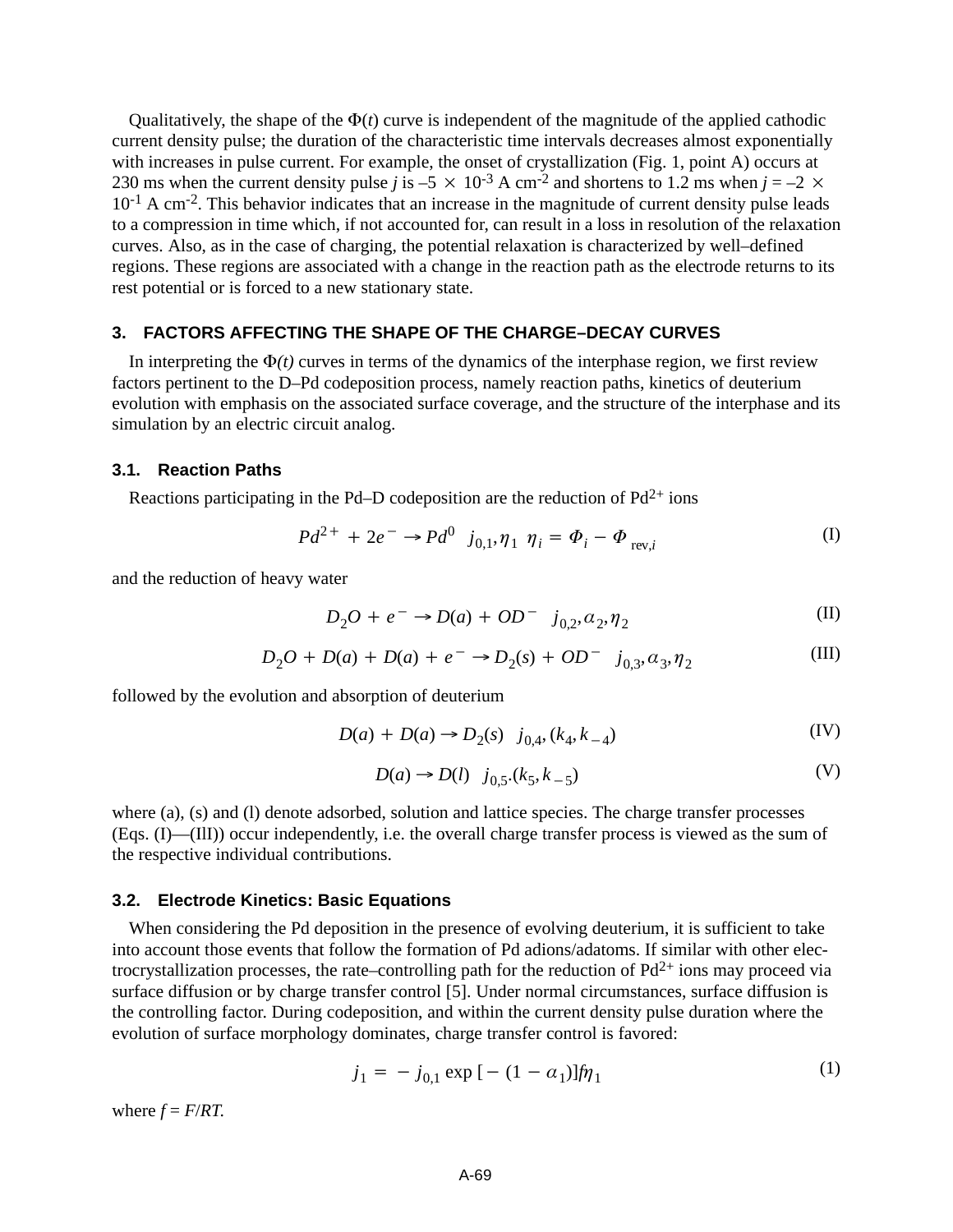The surface activities of freshly deposited Pd are coupled with individual processes associated with deuterium evolution, namely charge transfer at points where no D is present (Eq. (II)) or at points where D is present (Eq. (III), recombination (Eq. (IV)), or desorption of  $D_2$  by diffusion into the liquid phase or removal by bubble formation. During codeposition, two cases can be distinguished: deuterium evolves (i) on a totally bare electrode surface (Volmer path)

$$
j_2 = -j_{0,2}(1-\theta) \exp\left[-(1-\alpha_2)\right]j\eta_2 = (1-\theta)j_2(\eta_2)
$$
 (2)

or (ii) on occupied sites (Heyrovsky path)

$$
j_3 = -j_{0,3}\theta \exp[(- (1 - \alpha_3)]\hat{\eta}_3 = \theta j_3(\eta_3) \quad \eta_2 \approx \eta_3 \tag{3}
$$

yielding the total current of deuterium evolution

$$
j_2 + j_3 = j_2(\eta_2) + \theta[j_3(\eta_2) - j_2(\eta_2)]
$$
\n(4)

The precise form of the  $j(\eta)$  relationship is less important than the relative ratio of the partial currents,  $j_1/(j_2 + j_3)$ . However, while examining the dynamics of the interphase during codeposition, attention should be directed to ascertaining how the density of D adsorption active sites relates to the overpotential and the rate of Pd deposition. Because of the continuous formation of a new surface, the electrode area grows, thereby reducing the overpotential as well as the exchange current density with respect to that existing immediately before. Small changes in surface area may produce substantial changes in local *j*<sub>0,1</sub> which, in turn, will give rise to a non–uniform distribution of charge transfer current density. Also, the activity of the surface is strongly affected by the growth form and, through it, by the density of surface defects.

#### **3.3. Structure of the Interphase**

Thermodynamic considerations relate the measured potential to the affinity of the elementary charge transfer processes [6,7]. Consequently, the structure and properties of the Pd + H<sub>2</sub>O interphase can be derived from analysis of a charged Pd electrode responding to anodic currents. On this basis, Bucur and Bota [8] concluded that there is an accumulation of hydrogen on the metal side of the interphase and that the mobility of the adsorbed hydrogen affects the transfer equilibria. They also noted the effect of surface morphology; in particular, they suggested that the surface of black Pd acts as a hydrogen trap when in contact with an electrolyte but not when in contact with a gaseous phase. Somewhat later, Schlapbach [9] presented the following picture. The equilibrium position of the hydrogen surface atoms is different from that given by lattice periodicity in the bulk. Further, with an increase in the surface coverage, adsorbed H atoms form both disordered and ordered phases. He also noted that adsorption can induce relaxation (or reconstruction) of the surface, i.e. it can be viewed as adsorption–absorption induced alteration of structure (change in the inhomogeneity of material). Chemisorbed hydrogen occupies sites on top of the first layer and also sites between and underneath the top surface atoms, i.e. in agreement with hydrogen accumulation on the metal side [8].

As previously [2,10], we stress the nonautonomous character of the Pd + D interphase and note its active participation during transport of interstitials. The nonhomogeneity of the deuterium distribution may extend further into the bulk because spatial structures can be generated due to a concentration– dependent diffusion coefficient, thus contributing to the complex behavior of the interphase [11]. As a rule, investigation of the behavior and properties of the electrode + electrolyte interphase is limited to examination of the solution side [7]. The reason for this approach is that the electric field does not affect thermodynamic properties of metals. However, for hydrogen absorbing electrodes, a case can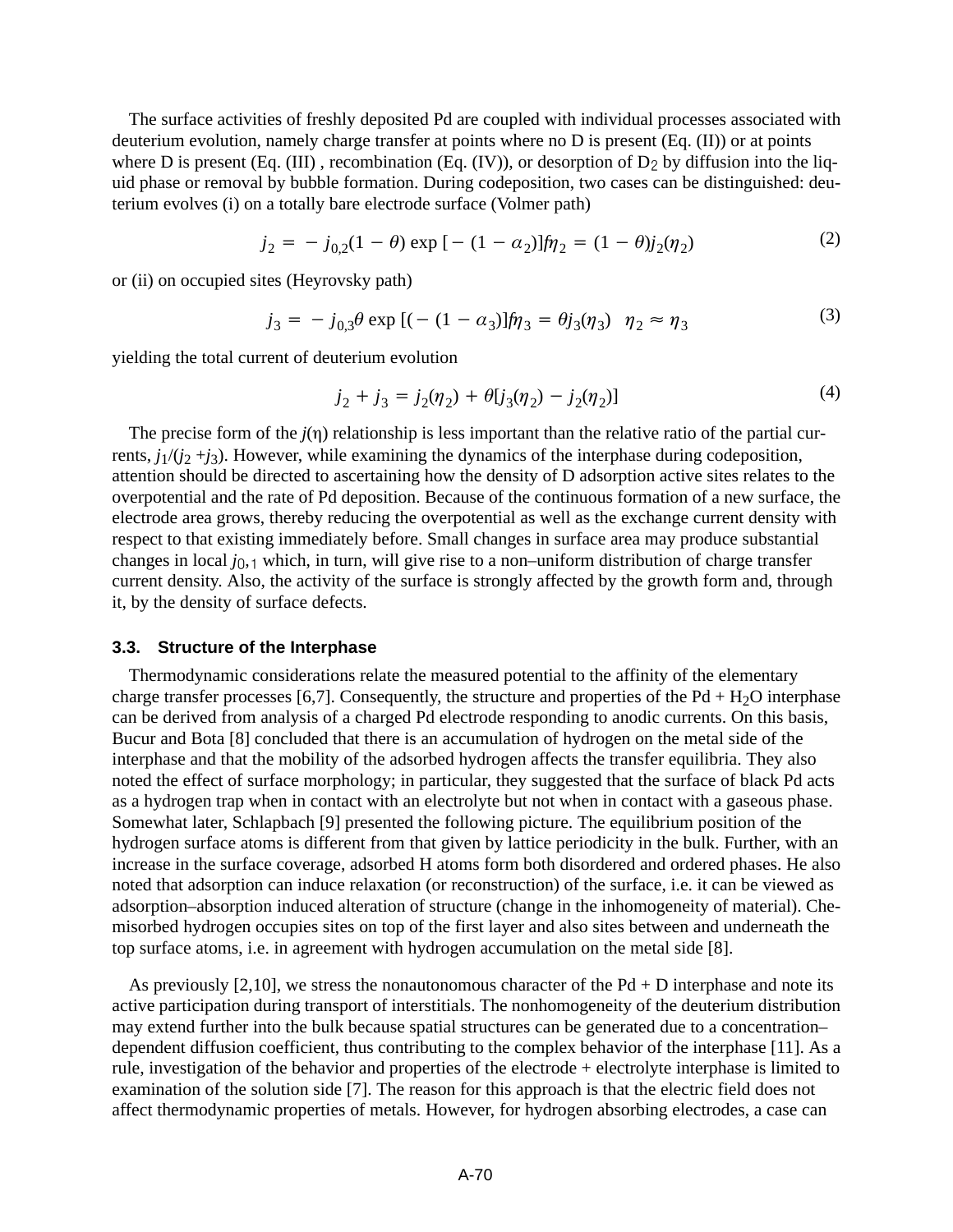be made that the external electric field penetrates the interphase to some extent, especially during the transport across the interphase. The ensuing concentration gradients make the electrode inhomogeneous with respect to its composition. Furthermore, the driving force is the gradient of the chemical potential in the bulk only if the electric field does not affect the energetics of the system, i.e. if the action of the electric field does not polarize molecules. The question that arises is whether or not the molecules/atoms within the interphase are polarized; if they are, then the strength of the electric field must be included when discussing the uptake of deuterium. Consequently, the relative importance of mechanical distortion of the lattice and of the electric field must be assessed.

# **3.4. ELECTRIC CIRCUIT ANALOG**

When the adsorbed species participate in the charge transfer process, the electrode surface itself can be regarded as either a reactant or a product. Thus its properties enter into the formulation of the appropriate rate equations. In the case of adsorbed reactants, the overall reaction path and the sequence of events are derived from the basic relation  $\Phi(t) = \Phi(\theta_1, \theta_2, \dots, j_1, j_2, \dots)$ . A somewhat simpler functional dependence can be formulated for Pd–D codeposition. Although there are five reaction paths, and therefore five fluxes, there is only one surface coverage  $\theta$  of interest, that of adsorbed deuterium. A common time–dependent Galvani potential difference  $\Phi(t)$  drives three reactions, represented by Eqs. (I)—(III), through two overpotentials  $\eta_1, \eta_2$ . Thus we can write

$$
\Phi(t) = \Phi[\theta; j_1(\eta_1), j_2(\eta_2), j_3(\eta_2)] \tag{5}
$$

Following the differentiation of Eq. (5)

$$
\frac{d\Phi}{dt} = \frac{\partial \Phi}{\partial \theta}\big|_{j_1, j_2, \dots} \frac{d\theta}{dt} + \sum_{i} \frac{\partial \Phi}{\partial j_i}\big|_{\text{thetaaj} \neq j_1} \frac{dj_1}{dt} \quad i = 1, 2, 3 \tag{6}
$$

we assign a physical meaning to each term on the right–hand side and interpret the  $\Phi(t)$  behavior via the use of an electric circuit analog. To derive this analogy, we employ, as in our previous paper [1] the conservation of charge

$$
C\frac{d\Phi}{dt} = j - (j_1 + j_2 + j_3)
$$
 (7)

and the deuterium mass balance

$$
\Gamma_m F \frac{d\theta}{dt} = j - (j_1 + j_2 + j_3) \tag{8}
$$

Combining Eqs.  $(7)$  and  $(8)$ , we eliminate one partial current (either  $j_2$  or  $j_3$ ) and obtain

$$
C\frac{d\Phi}{dt} \pm \Gamma_m F \frac{d\theta}{dt} = j^*
$$
\n(9)

where C is the effective potential–independent capacitance on the solution side of the interphase,  $\Gamma_{\rm m}$ is the maximum number of sites per unit area and j**\*** is the sum of rates of all but one of the processes expressed as currents and the plus or minus sign indicates the way in which Eqs. (7) and (8) were combined (i.e. by addition or subtraction). Solving for  $d\theta/dt$  and substituting in Eq. (6), we obtain

$$
\left(1 \pm \frac{C\partial \Phi}{\Gamma_m F \partial \theta}\right) \frac{d\Phi}{dt}
$$

$$
= \frac{j^*}{\Gamma_m F} \frac{\partial \Phi}{\partial \theta} \Big|_{j_1, \dots} + \sum_{j \neq j_i} \frac{\partial \Phi}{\partial j_i} \Big|_{\theta, j_1, j_2, \dots} \frac{dj_i}{dt}
$$
(10)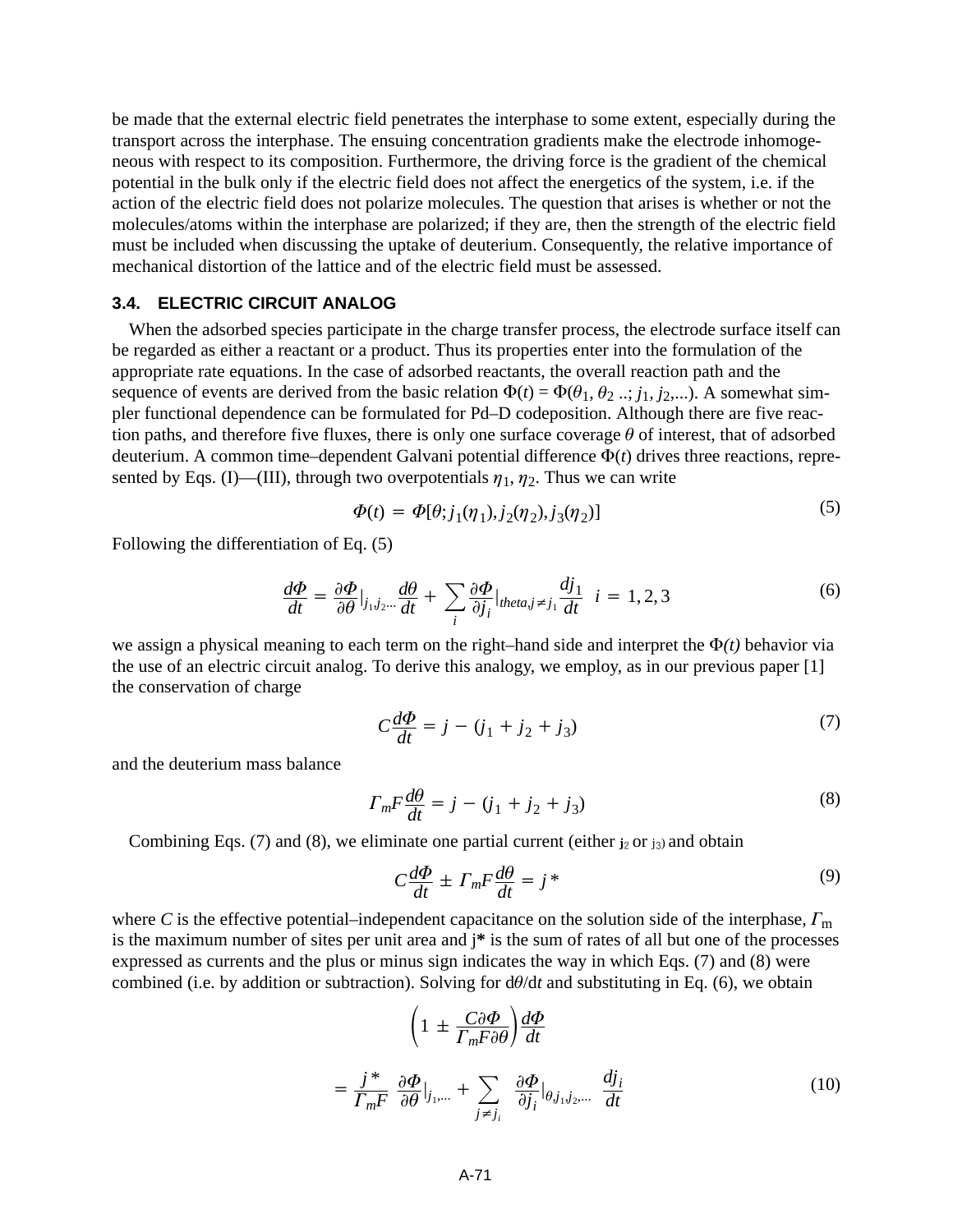ldentifying the term  $(1/\Gamma_m F)(\partial \Phi/\partial \theta)$  with the adsorption capacitance  $C_{ad}^{-1}$  and taking  $C_{ad} \gg C$  and  $\partial \Phi / \partial_{ji} = R_i$ , we further simplify to obtain

$$
\frac{d\Phi}{dt} = \frac{j^*}{C_{ad}} + \sum R_i \frac{dj_i}{dt}
$$
\n(11)

where the  $R_1$  are the respective faradaic resistances.

# **4. INTERPRETATION OF THE (T) CURVES**

The events associated with the deuterium uptake in the course of Pd–D codeposition are derived from the characteristic features of  $\Phi(t)$  curves. Three features are examined: the change in slope, the amount of absorbed deuterium, determined by anodic pulse current, and the transport of deuterium within the interphase.

#### **4.1. Change in Slope**

A common feature observed in all cases of charging and discharging, to a varying degree, is the change in the slope of the  $\Phi(t)$  curve which, in turn, is related to the change in the reaction path (Eq. (11)). To simplify the mathematics, we consider the potential relaxation under zero external cell current,  $(j = 0)$ . Under this condition,  $\Phi(t)$  is viewed as a mixed potential which, in the absence of Pd<sup>2+</sup> ions, arises from two partial currents: oxidation of deuterium via the Volmer path and reduction via the Heyrovsky path [12]. In the presence of  $Pd^{2+}$  ions, the cathodic partial current  $-j_1$  replaces the Heyrovsky path and drives the oxidation of deuterium with the current  $j_2$ ; the deuterium is supplied to the charge transfer plane by transport from the metal side of the interphase *j*\*. Accordingly, Eq. (11) becomes

$$
\frac{d\Phi}{dt} = \frac{j^*}{C_{ad}} + \left(\frac{\partial \Phi}{\partial j_i}\frac{dj_1}{dt} + \frac{\partial \Phi}{\partial j_2}\frac{dj_2}{dt}\right)
$$
(12)

which, with  $j_1 + j_2 = 0$ , yields  $dj_1/dt = -dj_2/dt$ , resulting in

$$
\frac{d\Phi}{dt} = \frac{j^*}{C_{ad}} + (R_1 - R_2) \frac{dj}{dt}
$$
\n(13)

Eq. (13) implies that the observed change in the slope of the  $\Phi(t)$  curves, on either charge or discharge, must be attributed to a change in the reaction path. This conclusion is supported by the fact that at the point of change (e.g. points  $B_1$  and  $B_2$  in Fig. 1) conditions at the charge transfer surface remain unchanged; consequently, the term  $j^*/C_{ad}$  in Eq. (13) could not be substantially affected.

#### **4.2. Deuterium Uptake**

Scanning electron microscope examination of the surface revealed that, within the first time interval, as the  $d\Phi(t)/dt$  asymptotically approaches zero, the Pd deposition (and/or PdD<sub>x</sub> codeposition) proceeds via nucleation with overlapping layers. During this period, the  $\Phi(t)$  curve is dominated by the surface coverage which obeys Eq. (8) and which, after neglecting contributions due to the Heyrovsky and Tafel paths, yields

$$
\Gamma_m F \frac{d\theta}{dt} = j_2 (1 - \theta) - k_5 \theta - j_1 \theta \tag{14}
$$

where the first term on the right–hand side denotes an increase in surface coverage arising from the Volmer path, the second term reduces it by absorption and the third term reduces it further by creating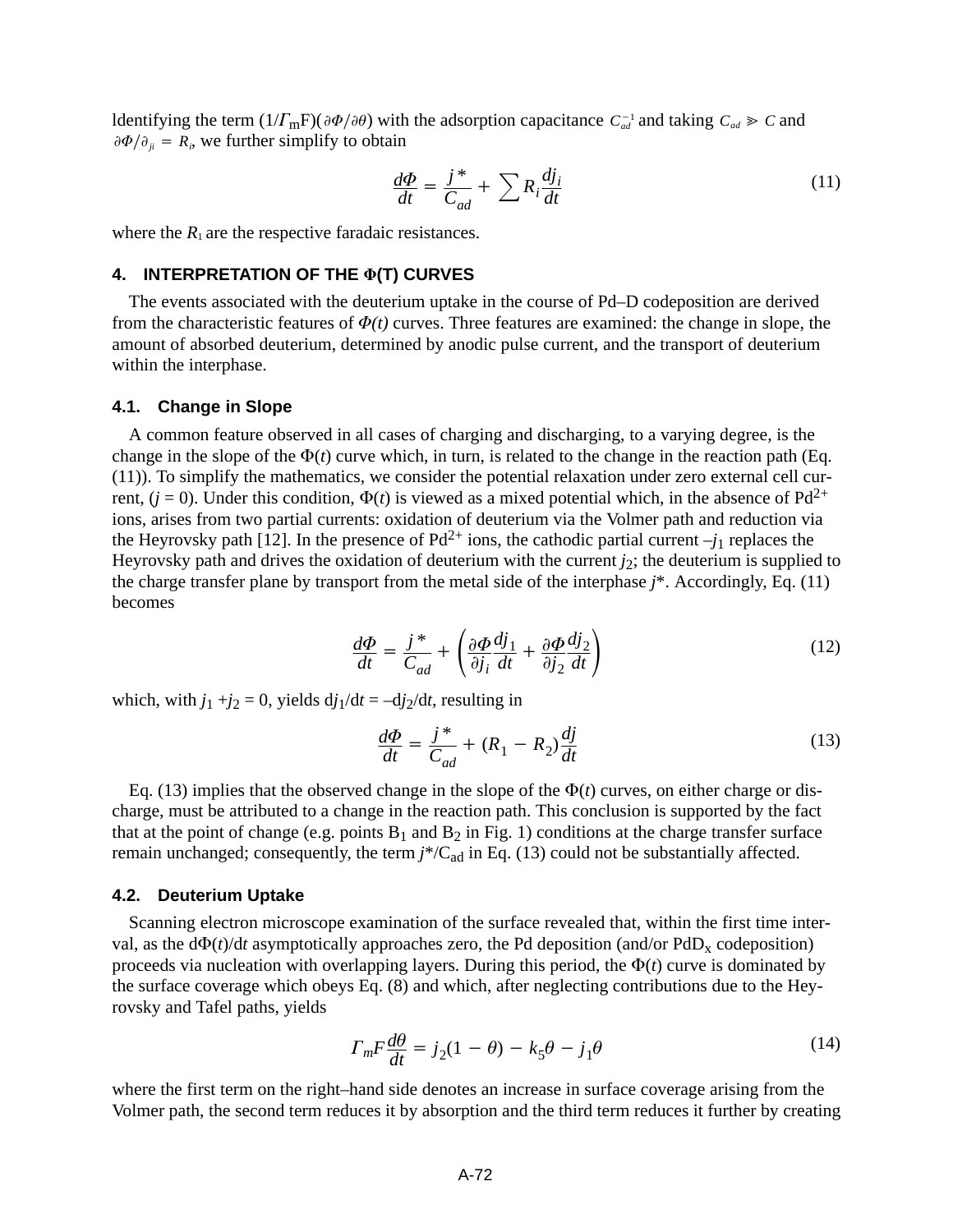new surface (i.e. new adsorption sites). Viewing the codeposition as one–dimensional growth, the term  $\theta$  is, in fact, the fraction of sites occupied by the absorbed deuterons ( $\xi$  in Ref. 1). If we take its value as zero at point A in Fig. 2, an integration of Eq. (14) yields

$$
\theta(t) = \frac{j_2}{j_2 + k_5 + j_1} \left[ 1 - \exp\left( -\frac{j_2 + k_5 + j_1}{\Gamma_m F} t \right) \right]
$$
(15)

Eq. (15) implies that a change in composition of the codeposited  $PdD<sub>x</sub>$  should follow the change in the  $\Phi(t)$  curve, i.e. should approach saturation asymptotically. The D/Pd atomic ratio along the asymptote can be determined by reversing the current flow. The results of such current reversal are illustrated in Fig. 2 where a charging current of  $5 \times 10^{-3}$  A cm<sup>-2</sup> was selected to display the progression of deuterium loading and the reversal was made at the points indicated. The D/Pd, ratios, where  $D = D(a) + D(1)$ , calculated from the  $Q_a/Q_c$  ratio were 0.42, 0.68, 0.98 and 1.02 at the times indicated. Further, Eq. (15) is in agreement with the observed effect of the pulse current density  $-j_1$  on the initial behavior of the  $\Phi(t)$  curve.



**Figure 2**. The  $\Phi$ (t) behavior upon cell current reversal following various times of codeposition process. Determination of D/Pd atomic ratio. Cathodic current density  $j = -5 \times 10^{-3}$  A cm<sup>-2</sup>; anodic current density  $j = 5 \times 10^{-3}$  A cm<sup>-2</sup>; cell current reversal at 1, 2, 4 and 8 s; corresponding  $\Phi(t)$ , curves a, b, c and d respectively. Ratio  $Q_{a}/Q_{c} = j(t_{i+1} - t_{i})/[-j(t_{i} - t_{1})]$  is indicated.

It can be seen that Eq. (15) represents the situation well at the beginning of the codeposition. Immediately after the onset of crystallization there is an increase in the electrode area with concurrent lowering of the overpotential and a rapid adsorption of deuterium. This rapid adsorption of deuterium early in the process is also supported by cyclic voltammetry [13] and X–ray diffraction [14] data. The fall in overpotential is attributed to both the expansion of the surface area and the adsorption of deuterium. The effect of  $-j_1$  is via the generation of new surface sites affecting reactions (II) and (III) but the functional relation is not clear at this time. As a first approximation, we assume the simplest relation between the rate of Pd deposition and the formation of new adsorption sites, that of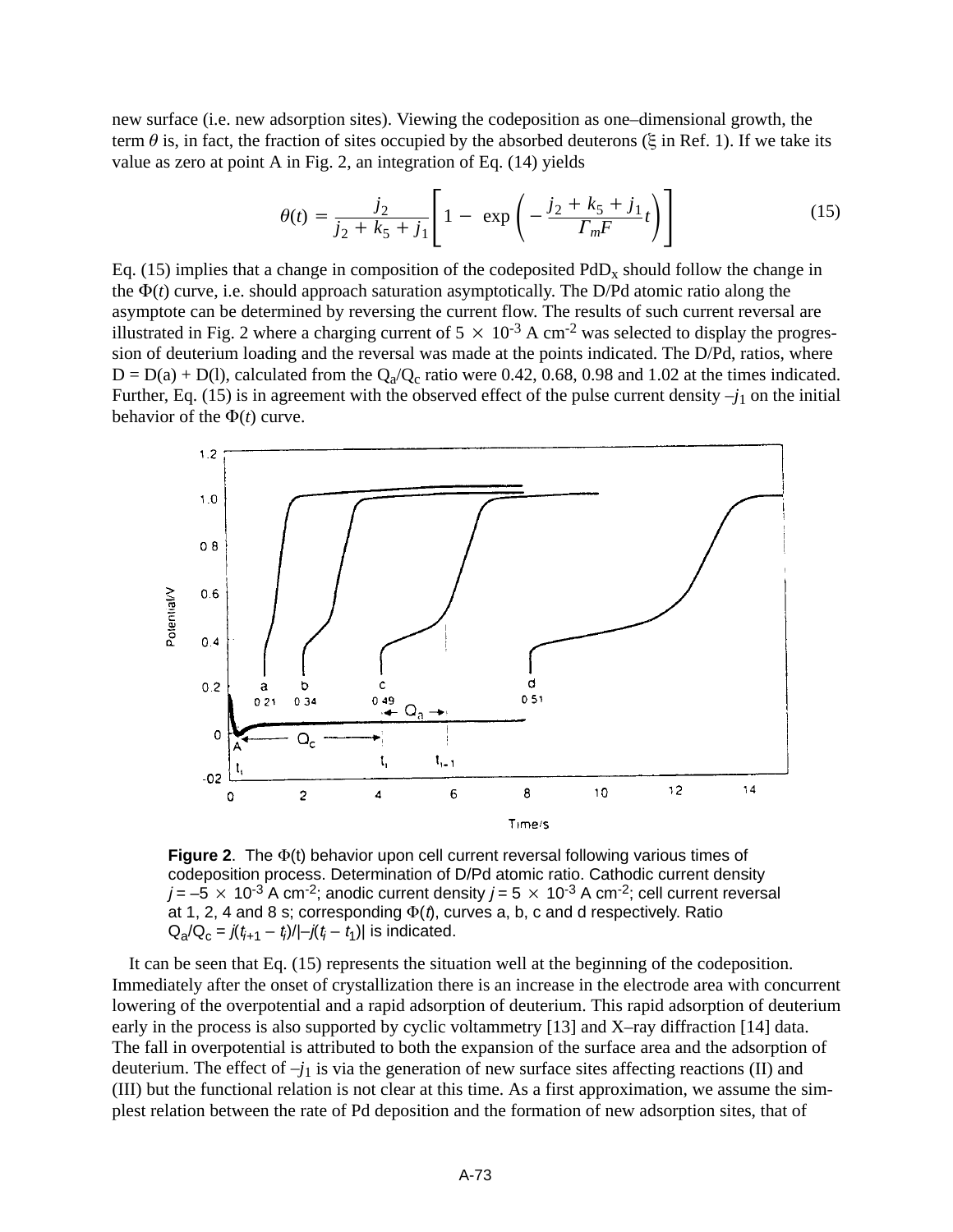proportionality, i.e.  $(1 - \theta) \alpha_{\textit{--}j}$  which, in turn, accelerates the Volmer reaction and slows down remaining paths.

## **4.3. Deuterium Transport Within the Interphase**

Limited information on deuterium transport within the Pd lattice and across the interphase can be derived by examining the electrode response after current reversal. The uniform composition of the  $PdD<sub>x</sub>$  is consistent with the rapid sorption of deuterium into the freshly deposited Pd. At the moment of the cathodic current interruption, the amount of sorbed deuterium, expressed in terms of the charge transferred, is  $Q_D = -(i_2 + i_3)/t$ . Following the cell current interruption, the  $\Phi(t)$  curves can be examined under conditions of either zero cell current (Fig. 3) or cell current reversal (Fig. 4).

In the first case, each  $\Phi(t)$  curve exhibits two features: (i) approximately linear regions, AB and BC, with changing slope at point B, and (ii) decreasing slopes of these segments, as shown in Table 1, with increasing length of the codeposition period, i.e. with the thickness of the  $PdD<sub>x</sub>$  layer. By Eq. (13), with  $j = 0$ , the linear segments of the  $\Phi(t)$  curves imply that the change in partial current(s) is compensated by the *j*<sup>\*</sup> term since C<sub>ad</sub> remains essentially constant. This compensation occurs via the generation of surface active sites and the resupply of deuterium to the charge transfer plane. The linear relation can be maintained only if the supply of deuterium from the interior to the charge transfer plane is fast, i.e. if  $j^* \geq -j_1$  |. The second characteristic point, i.e. the decrease in slope with an increase in the codeposition time, is also consistent with uniform distribution of absorbed deuterium through the growing  $PdD_x$  layer and the fast equilibration between the lattice deuterium  $D(1)$  and the adsorbed deuterium D(a). It is noteworthy that the approach to the rest potential does not follow the square–root dependence or the logarithmic relationship, thus indicating coupling between bulk and surface processes at all times. During this time, as the potential approaches constant value, the rate at which  $D(a)$  reacts further, i.e. the equilibration between sorbed and adsorbed deuterium is faster than subsequent  $D(a)$  reactions.

The effects of an anodic current following the termination of the codeposition on the  $\Phi(t)$  curves are shown in Fig. 4. In particular, the electrode responses to  $j = 5.0 \times 10^{-3}$  A cm<sup>-2</sup> and  $j = 10^{-2}$  A  $\text{cm}^{-2}$  are compared with the response to zero cell current. Several features are noteworthy. First, the general shape of the relaxation curve is unchanged. However, the slopes of the segments are steeper owing to forced oxidation of adsorbed deuterium  $D(a)$ , and the amount of recovered (oxidized) deuterium is less which indicates that the supply of deuterium from the bulk to the metal side of the interphase is replaced by diffusion. The latter does not invalidate the fast exchange between the D atoms within the interphase and those populating the charge transfer surface sites.

The anodic  $\Phi(t)$  curves provide a qualitative measure of the respective processes. Of interest is the appearance of a third segment, which is particularly pronounced at  $j = 10^{-2}$  A cm<sup>-2</sup> (Fig. 4). Since there are only two distinct paths associated with either reduction or oxidation, this new feature represents either the order–disorder phase transition [9] or the existence of energetically different states of the adsorbed deuterium [13].

#### **5. CONCLUDING REMARKS**

Models for the PdD<sub>x</sub> + D<sub>2</sub>O interphase suggest fine spatial structure (as far as D concentration is concerned), i.e. the interphase consists of laminae which are homogeneous with respect to deuterium concentration. The interphase is characterized as follows.

(1) The nonautonomous character of the interphase and its active participation in the course of sorption is accentuated by the codeposition process.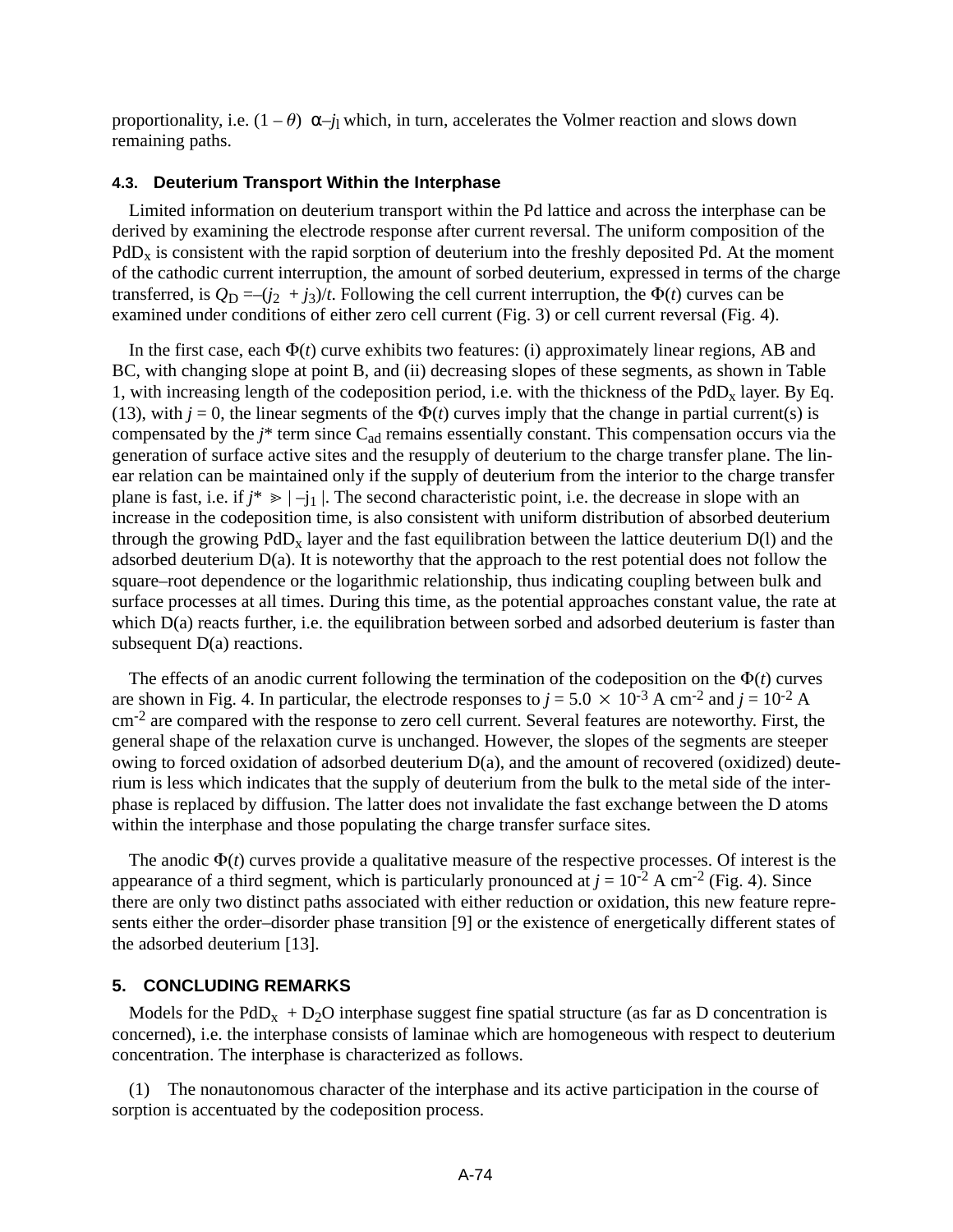

**Figure 3**. Approach to electrode rest potential  $\Phi(t)|_{i=0}$  upon termination of the codeposition. Cathodic current density  $j = -10^{-1}$  A cm<sup>-2</sup> terminated at 0.5 s, 1 s and 4 s (curves a, b, and c respectively).



**Figure 4**. The  $\Phi$ (t) behavior as a function of current reversal (indicated): codeposition current density  $j = -10^{-1}$  A cm<sup>-2</sup>; codeposition time, 1 s.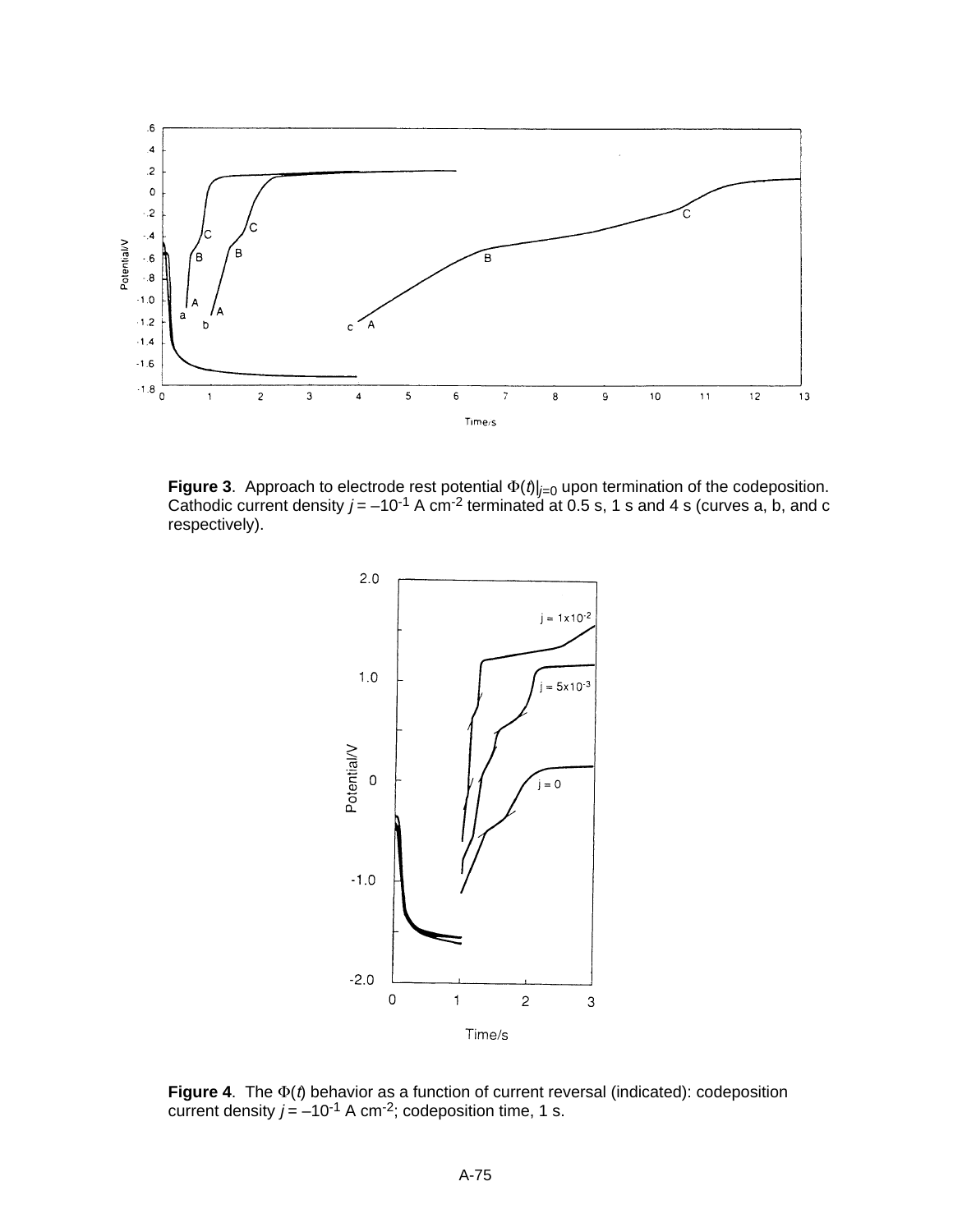| $Q(\angle As)$     | Segment AB $(V/s^{-1})$ | Segment BC $(V/s^{-1})$ |
|--------------------|-------------------------|-------------------------|
| $2 \times 10^{-5}$ | 23.0                    | 7.30                    |
| $4 \times 10^{-5}$ | 11.1                    | 3.17                    |
| $10^{-4}$          | 5.6                     | 0.7                     |
| $2 \times 10^{-4}$ | 1.8                     | 0.53                    |
| $8 \times 10^{-4}$ | 0.27                    | 0.08                    |

**Table 1**. Slopes of linear segments, AB + BC in Fig. 3, as a function of Q.

(2) The surface–controlled sorption rates (e.g. metal–hydrogen energy conversion systems) are of technological importance.

(3) The  $\Phi(t)$  curves display changes in the reaction paths as well as the complexity of the interphase region.

# **ACKNOWLEDGEMENT**

The authors wish to acknowledge the contributions of Dr. S.R. Scharber.

#### **REFERENCES**

- 1. S. Szpak, C.J. Gabriel, J.J. Smith and R.J. Nowak, J. Elec— troanal. Chem., 309 (1991) 273.
- 2. S. Szpak, P.A. Mosier—Boss, S.R. Scharber and J.J. Smith, J. Electroanal. Chem., 337 (1992) 273.
- 3. M. Smialowski, Hydrogen in Steels. Pergamon. London, 1962. Ch.3.
- 4. D.R. Rolison, W.E. O'Grady. R.J. Doyle and P.P. Trzaskoma, Proc. 1st Conf. on Cold Fusion, Salt Lake City. UT. National Cold Fusion Institute. 1990.
- 5. J.O'M. Bockris and G.A. Razunaney. Fundamental Aspects of Electrocrystallization, Plenum Press, New York, 1967.
- 6. M. Enyo and T. Maoka, J. Electroanal. Chem.. 108 (l980) 277. [7] P. van Rysselberghe in J.O'M. Bockris (Ed.), Modern Aspects of
- 7. Electrochemistry, Vol. 4, Plenum, New York. 1966.
- 8. R.V. Bucur and F. Bota, Electrochim. Acta. 28 (1983) 1373; 29 (1984)103.
- 9. L. Schlapbach in T. Bressani, E. Del Giudici and G. Preparala (Eds.) in The Science of Cold Fusion, SIF. Bologna, 1991
- 10. S. Szpak. P.A. Mosier—Boss, S.R. Scharber and J.J. Smith, J. Electroanal. Chem., in press.
- 11. A.L. Samgin, V.I, Tsidlikovski and A.N. Baraboshkin, Proc. 3rd Int. Conference on Cold Fusion, Nagoya, Japan, Universal Academy Press, Inc., Tokyo. 1993.
- 12. K.J. Vetter, Electrochemical Kinetics, Academic Press, New York. 1967, p. 607.